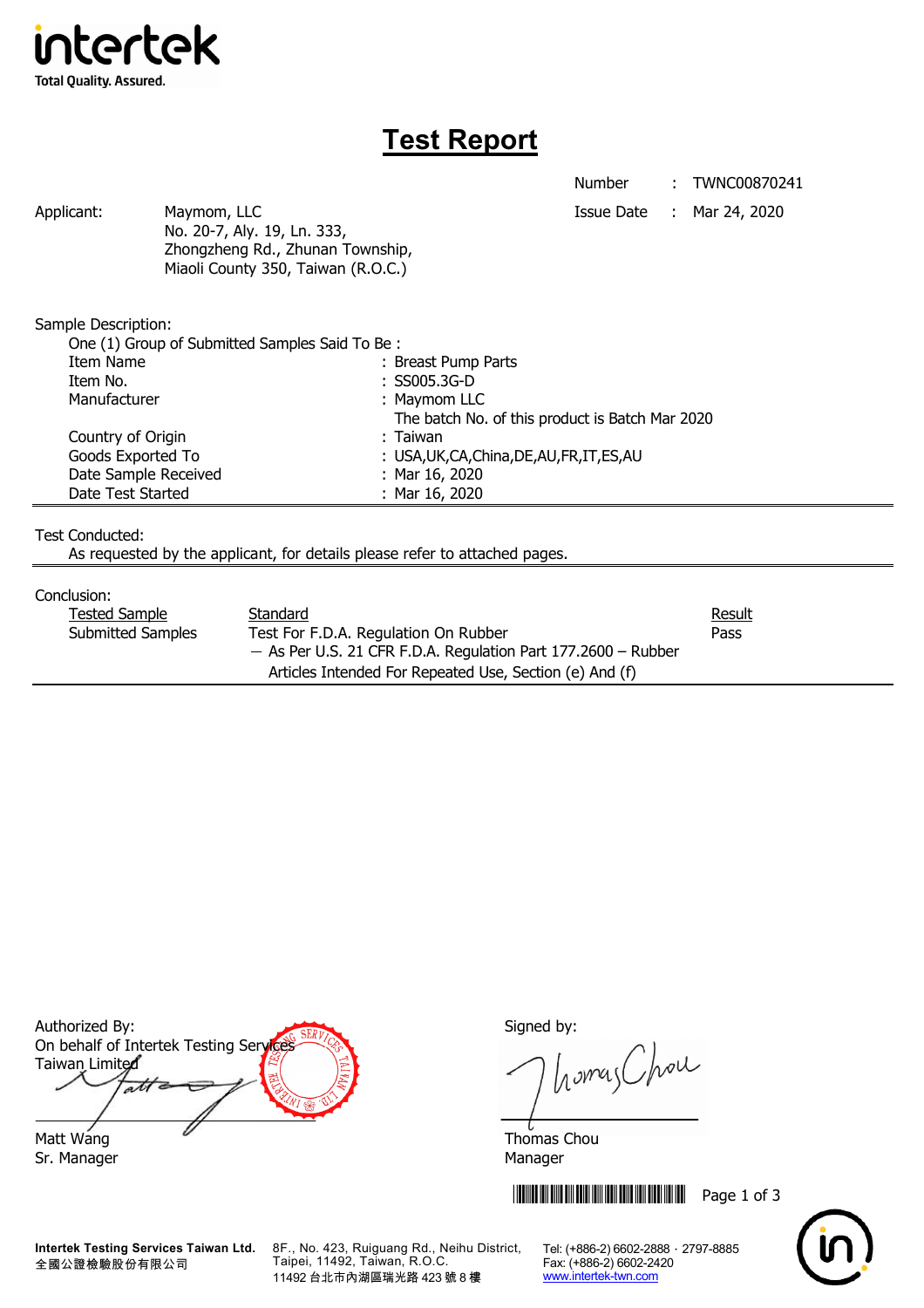

Test Conducted :

## **Test For F.D.A. Regulation On Rubber**

With reference to the U.S. 21 CFR Food and Drug Administration part 177.2600 - rubber articles intended for repeated use, section (e) and (f).

Test Sample: White soft plastic

| Test Item                     | Result ( $mq/in2$ ) | Limit $(mq/in2)$ |
|-------------------------------|---------------------|------------------|
| Water Extractable Content     |                     |                  |
| First 7 Hours Extraction      | 0.3                 | 20               |
| Succeeding 2 Hours Extraction | 0.1                 |                  |
| N-Hexane Extractable Content  |                     |                  |
| First 7 Hours Extraction      | 17.2                | 175              |
| Succeeding 2 Hours Extraction | 1.4                 | 4                |





8F., No. 423, Ruiguang Rd., Neihu District, Taipei, 11492, Taiwan, R.O.C. 11492 台北市內湖區瑞光路 423 號 8 樓

Tel: (+886-2) 6602-2888 · 2797-8885 Fax: (+886-2) 6602-2420 www.intertek-twn.com